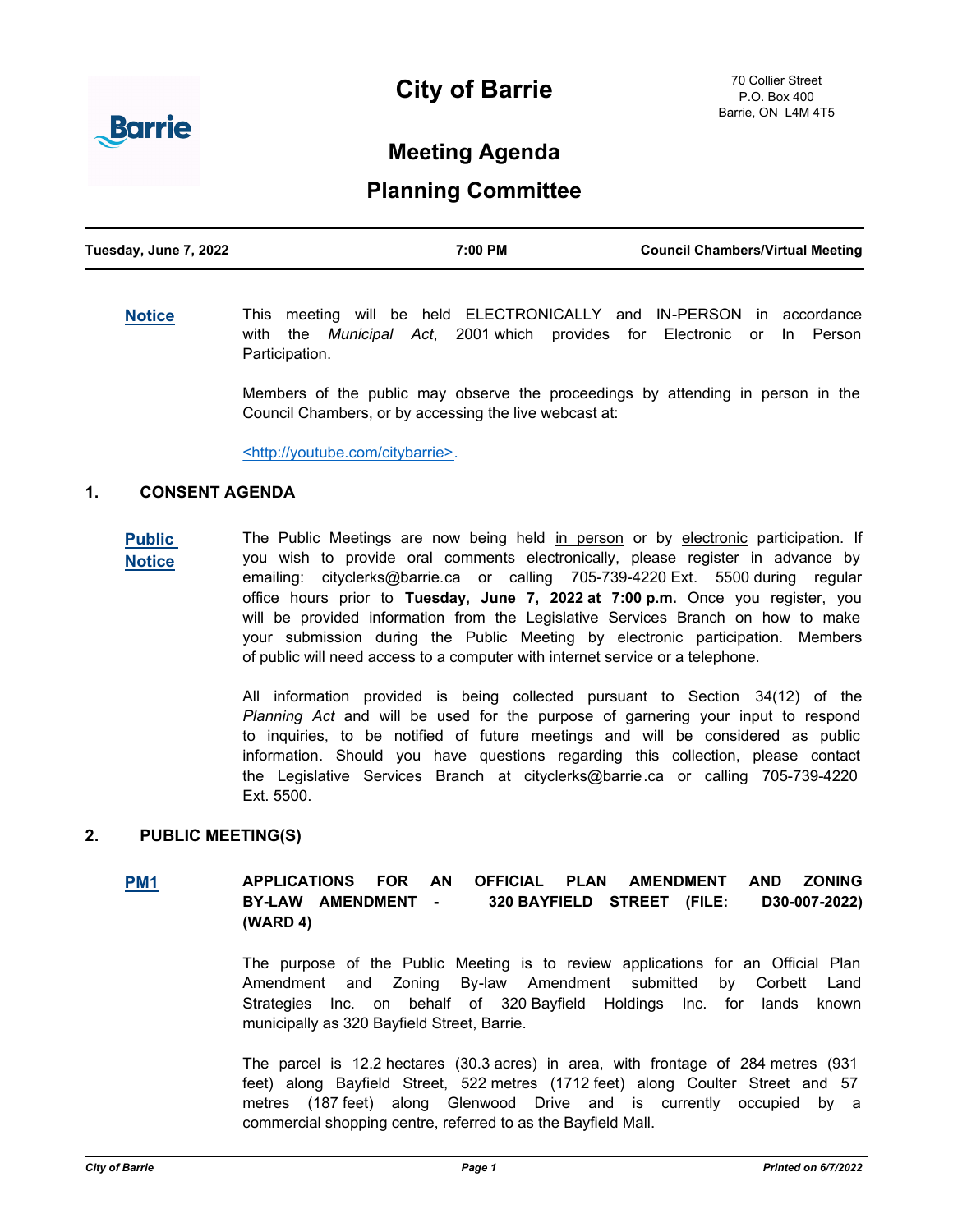The proposed Official Plan Amendment and Zoning By-law Amendment seek to permit site specific self-storage uses on the subject lands, within the existing mall structure. The current Official Plan designation is 'Community Centre Commercial' and zoning is 'Shopping Centre Commercial' (C3) with both being amended to permit self-storage as part of the development application.

Presentation by representative(s) of Corbett Land Strategies Inc.

Presentation by M. Banfield, Director of Development Services.

See attached correspondence.

[PM1 Notice - 320 Bayfield Street](http://barrie.ca.legistar.com/gateway.aspx?M=F&ID=3600cb02-8a55-40ee-9c52-7a778021149c.pdf) *Attachments:* [ADDITIONS - PM1 Presentation - 320 Bayfield Street](http://barrie.ca.legistar.com/gateway.aspx?M=F&ID=2ff33a60-a4bf-414f-96e9-22d2f964d3e7.pdf) [PM1 Memorandum - 320 Bayfield Street](http://barrie.ca.legistar.com/gateway.aspx?M=F&ID=ee748122-f3aa-485c-8edf-0f774b47b41e.pdf) [PM1 Correspondence - 320 Bayfield Street](http://barrie.ca.legistar.com/gateway.aspx?M=F&ID=eef355a1-cb6c-4ec7-afaa-8445cbc578dc.pdf)

**[PM2](http://barrie.ca.legistar.com/gateway.aspx?m=l&id=/matter.aspx?key=50712) APPLICATION FOR ZONING BY-LAW AMENDMENT - 651, 655, 659, 669 AND 673 MAPLEVIEW DRIVE EAST (FILE: D30-011-2022) (WARD 9)**

> The purpose of the Public Meeting is to review an application for Zoning By-law Amendment submitted by MHBC Planning Ltd. on behalf of Sobeys Developments Ltd. Partnership and Sobeys Capital Incorporated for lands known municipally as 651, 659, 655, 669 and 673 Mapleview Drive East.

> The parcels are collectively 3.52 hectares in area, with frontage of 171 metres along Mapleview Drive East and 133 metres along Yonge Street and are located in the Hewitt's Secondary Plan Area and designated on Schedule 9A as 'Mixed Use Nodes and Corridors' and as 'Yonge Street Mixed Use Corridor' on Schedule 9C.

> The proposed Zoning By-law Amendment seeks to amend the zoning on the subject lands from 'Agricultural General' (AG) to 'General Commercial with Special Provisions' (C4)(SP-XXX) to permit the development of commercial plaza including six (6) building footprints including retail and a food store.

The proposed site-specific zoning standards include:

| <b>Standard Provisions</b>                      | <b>Required</b> | <b>Proposed</b>          |
|-------------------------------------------------|-----------------|--------------------------|
| Minimum Front Yard Setback                      | 6 metres        | Reduced to 5 metres      |
| Minimum Side Yard Setback                       | 3 metres        | Reduced to 2 metres      |
| Minimum Side Yard Setback<br>Adjoining a Street | 5 metres        | Reduced to 2 metres      |
| Maximum Building Height                         | 9 metres        | Increased to 13.6 metres |
| Encroachment for Awning<br>/Canopies            | N/A             | Permission for 1 metre   |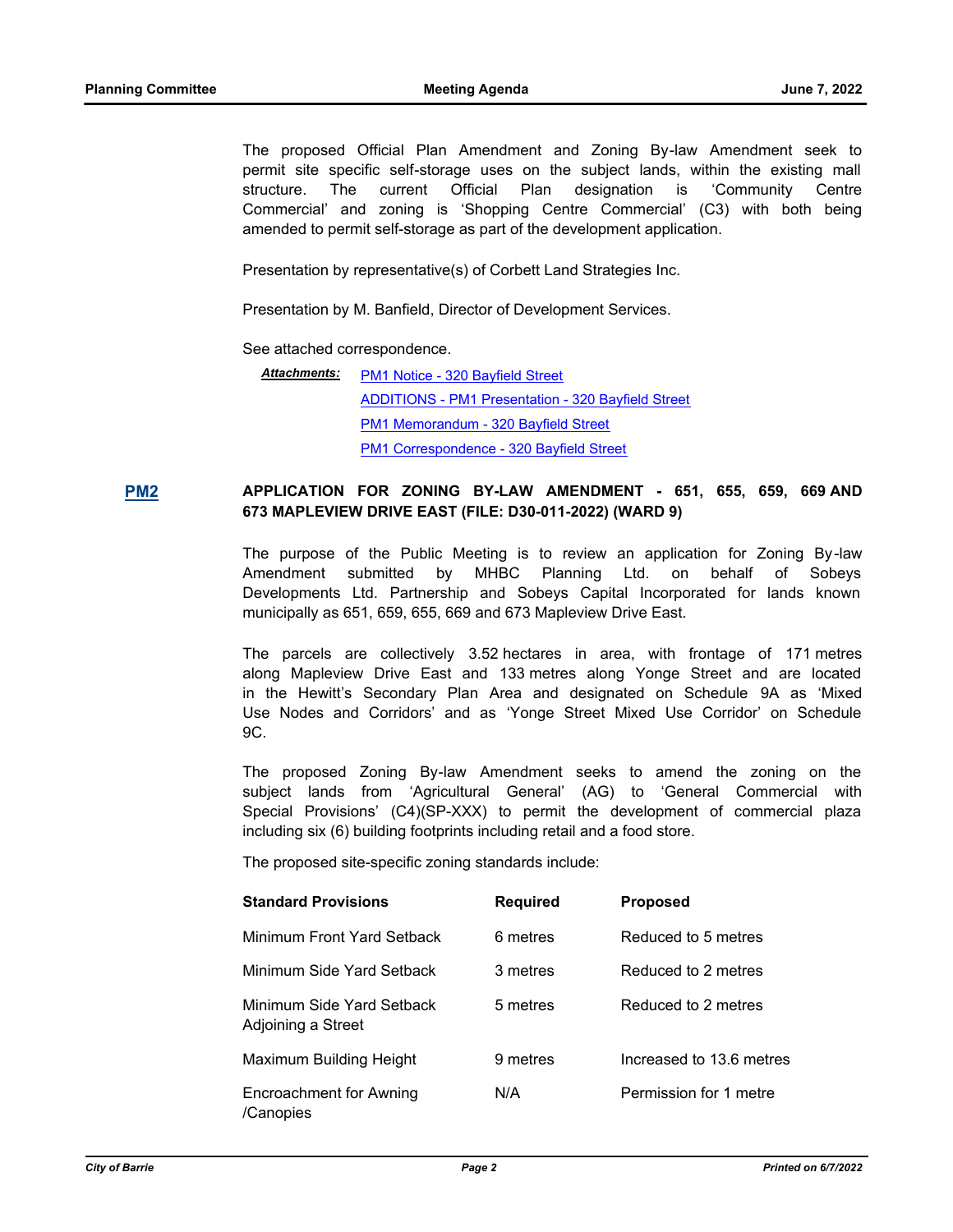Presentation by representatives of MHBC Planning Limited.

Presentation by M. Banfield, Director of Development Services.

[PM2 Notice 651, 659, 655, 669 and 673 Mapleview Drive East](http://barrie.ca.legistar.com/gateway.aspx?M=F&ID=b816cae8-b36a-426f-be1e-cc28cb5dd259.pdf) [PM2 Presentation 651 659. 665 669 and 673 Mapleeview Drive East](http://barrie.ca.legistar.com/gateway.aspx?M=F&ID=23b2e820-d4af-4050-9db1-a02748f00d79.pdf) [PM2 Memorandum - 651, 659, 665, 669 & 673 Mapleview Drive East](http://barrie.ca.legistar.com/gateway.aspx?M=F&ID=41664824-38f2-46c6-9c19-4e4ec30bf8be.pdf) *Attachments:*

**[PM3](http://barrie.ca.legistar.com/gateway.aspx?m=l&id=/matter.aspx?key=50713) APPLICATION FOR A ZONING BY-LAW AMENDMENT - 19 DUNDONALD STREET, BARRIE (FILE: D30-026-2021) (WARD 2)**

> The purpose of the Public Meeting is to review an application for a Zoning By-law Amendment ssubmitted by Innovative Planning Solutions Inc. on behalf of Pat and John Hargreaves for lands known municipality as 19 Dundonald Street.

> The applicant is proposing to rezone the subject lands from 'Residential Single Detached Dwelling Second Density' (R2) to 'Residential Apartment Dwelling First Density-3 - Special Provision No. XXX' (RA1-3)(SP-XXX) with site-specific provisions.

> The proposed Zoning By-law Amendment is to permit the development of a nine (9) storey multi-residential building containing 58 units and two (2) levels of underground parking. The applicant is requesting a site-specific provision to permit a gross floor area (GFA) of 115 percent of the lot area, whereas Zoning By-law 2009-141, as amended, permits a maximum GFA of 100 percent.

Presentation by representative(s) of Innovative Planning Solutions Inc.

Presentation by M. Banfield, Director of Development Services.

See attached correspondence.

[PM3 Notice 19 Dundonald Street](http://barrie.ca.legistar.com/gateway.aspx?M=F&ID=97e88ffe-ccda-46ae-8af4-86a771b5b09d.pdf) *Attachments:* [PM3 Presentation 19 Dundonald Street](http://barrie.ca.legistar.com/gateway.aspx?M=F&ID=9bcf49da-2bab-47ee-bc8a-8deafe6f64cc.pdf) [PM3 Memorandum - 19 Dundonald Street](http://barrie.ca.legistar.com/gateway.aspx?M=F&ID=ead8aba3-230c-4453-9749-dbf08d9e03c0.pdf) [PM Correspondence 19 Dundonald Street](http://barrie.ca.legistar.com/gateway.aspx?M=F&ID=96ea7e0f-9ef6-437e-9969-38f21fa7de25.pdf) [ADDITIONS - PM3 Correspondence 19 Dundonald Street](http://barrie.ca.legistar.com/gateway.aspx?M=F&ID=131131ff-287c-4bc2-a298-687114b8d079.pdf)

### **3. PRESENTATIONS BY STAFF/OFFICERS/AGENTS OF THE CORPORATION**

Nil.

### **4. DEFERRED BUSINESS**

Nil.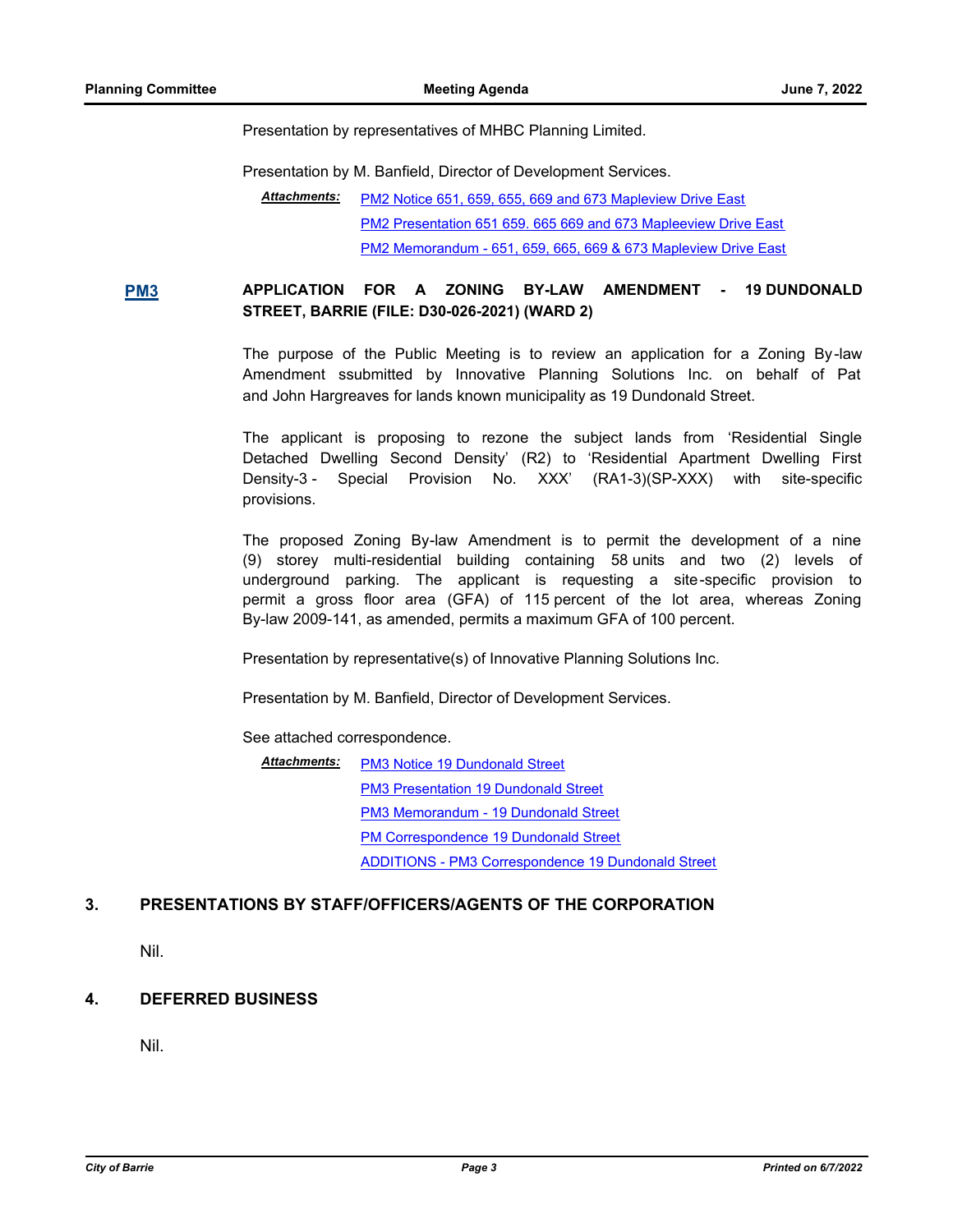#### **5. STAFF REPORT(S)**

#### **[DEV016-22](http://barrie.ca.legistar.com/gateway.aspx?m=l&id=/matter.aspx?key=50753) DRAFT PLAN OF SUBDIVISION EXTENSION POLICY**

- 1. That staff be directed to delete Council Motions 86-P-27 and 09-G-286 and that the procedure regarding the extension of Draft Approved Plans of Subdivision be approved and added to the Council Policy Manual as attached as Appendix "A" to Staff Report DEV016-22.
- 2. That the change comes into effect for applications for draft plan of subdivision extension received after June 30, 2022. (DEV016-22)

*Attachments:* [DEV016-220607](http://barrie.ca.legistar.com/gateway.aspx?M=F&ID=d3087a2f-f992-460c-9ba6-8e807c99f083.pdf)

#### **[DEV017-22](http://barrie.ca.legistar.com/gateway.aspx?m=l&id=/matter.aspx?key=50731) APPLICATION FOR ZONING BY-LAW AMENDMENT - 520 AND 526 BIG BAY POINT ROAD (WARD 8)**

- 1. That the Zoning By-law Amendment application submitted by Innovative Planning Solutions on behalf of Morriello Construction Limited to rezone the lands known municipally as 520 and 526 Big Bay Point Road from 'Residential Single Detached Dwelling First Density' (R1) to 'Residential Apartment Dwelling First Density - 2 with Special Provisions' (RA1-2) (SP-XXX), attached as Appendix "A" to Staff Report DEV017-22 be approved.
- 2. That the following Special Provisions for the 'Apartment Dwelling First Density - 2 with Special Provisions' (RA1-2)(SP-XXX) be referenced in the site specific zoning by-law:
	- a) Permit 1.24 parking spaces per residential unit, whereas 1.5 parking spaces per unit is required;
	- b) Permit a front yard setback of 6.0 metres, whereas a minimum setback of 7.0 metres is required;
	- c) Permit a landscaped open space of 26.1% whereas a minimum of 35% is required;
	- d) Permit a maximum gross floor area of 135%, whereas up to 100% is permitted;
	- e) Permit a maximum building height of 16.85 metres, whereas a maximum building height of 15.0 metres is permitted;
	- f) Permit a maximum parking lot coverage for apartment dwellings of 45%, whereas a maximum of 35% is permitted;
	- g) Permit an apartment balcony projection of 2.2 metres, whereas a projection of 1.5 metres is permitted; and
	- h) Permit a landscaped buffer area for a parking area along the west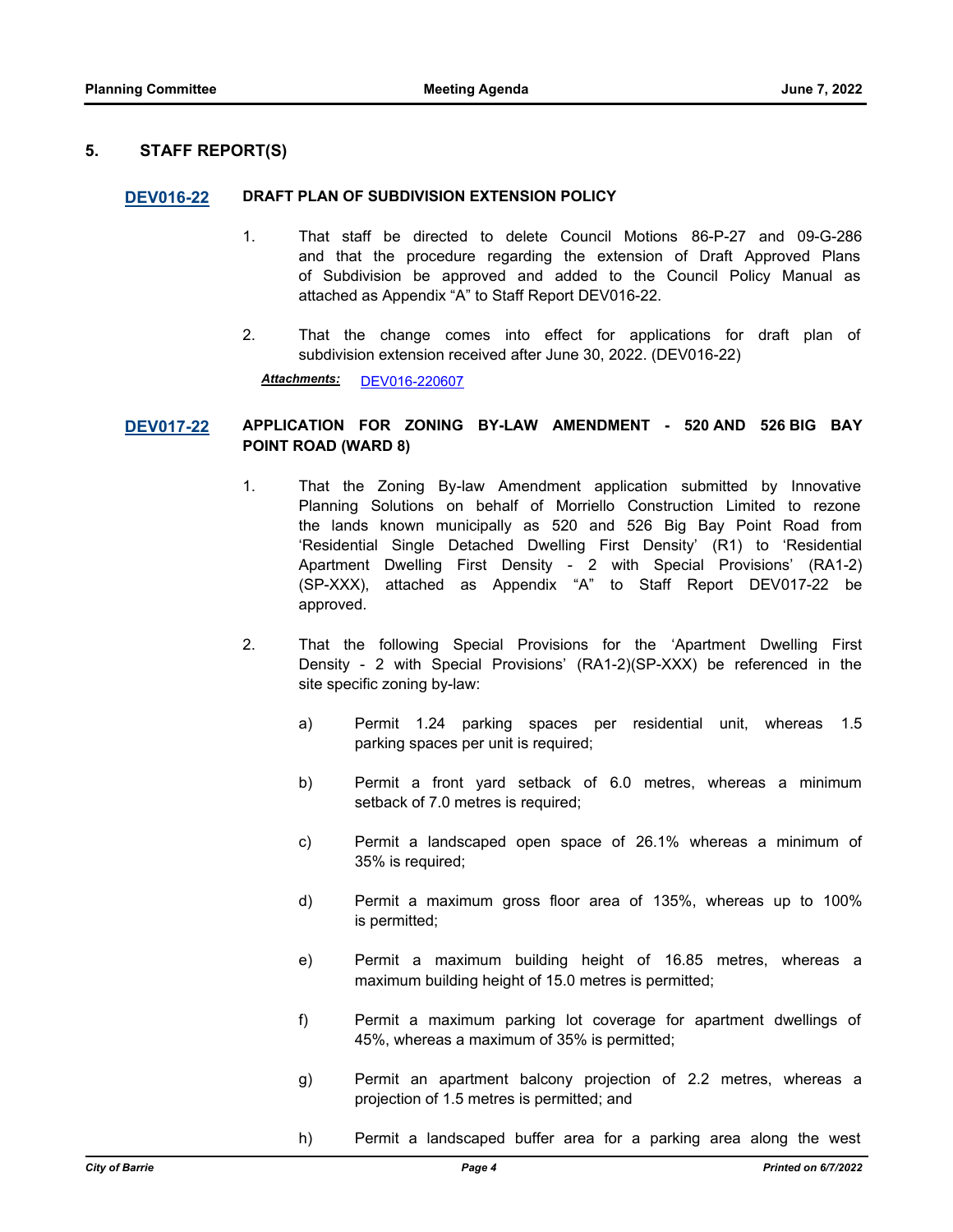lot line of 0.5 metres, whereas a landscaped buffer area of 3.0 metres is required.

- 3. That the written and oral submissions received relating to this application have been, on balance, taken into consideration as part of the deliberations and final decision related to the approval of the application as amended, and as identified within Staff Report DEV017-22.
- 4. That the owner/applicant is required to negotiate community benefits as per Section 37 of the *Planning Act* as amended, to the satisfaction of the Director of Development Services at the time of Site Plan Control.
- 5. That pursuant to Section 34(17) of the *Planning Act*, no further public notification is required to the passing of the by-law. (DEV017-22) (File: D30-006-2021)

*Attachments:* [DEV017-220607](http://barrie.ca.legistar.com/gateway.aspx?M=F&ID=12fa30a2-3480-4cd1-95a0-5536c40edc90.pdf)

# **[DEV018-22](http://barrie.ca.legistar.com/gateway.aspx?m=l&id=/matter.aspx?key=50727) APPLICATION FOR ZONING BY-LAW AMENDMENT - 157 ARDAGH ROAD (WARD 6)**

- 1. That the Zoning By-law Amendment application submitted by Innovative Planning Solutions, on behalf of Data Tamer Inc. (c/o Michael Lato), to rezone the lands known municipally as 157 Ardagh Road from 'Residential Single Detached Dwelling Second Density' (R2) to 'Residential Multiple Dwelling First Density' (RM1), be approved.
- 2. That the written and oral submissions received relating to this application, have been, on balance, taken into consideration as part of the deliberations and final decision related to the approval of the application, and as identified within Staff Report DEV018-22.
- 3. That pursuant to Section 34(17) of the *Planning Act*, no further public notification is required prior to the passing of the by-law. (DEV018-22) (File: D30-027-2021)

*Attachments:* [DEV018-220607](http://barrie.ca.legistar.com/gateway.aspx?M=F&ID=85ac9e53-fdf0-44ac-9f6c-a9eb9ec462ba.pdf)

# **6. REPORTS OF OFFICERS OF THE CORPORATION**

Nil.

- **7. ENQUIRIES**
- **8. ADJOURNMENT**